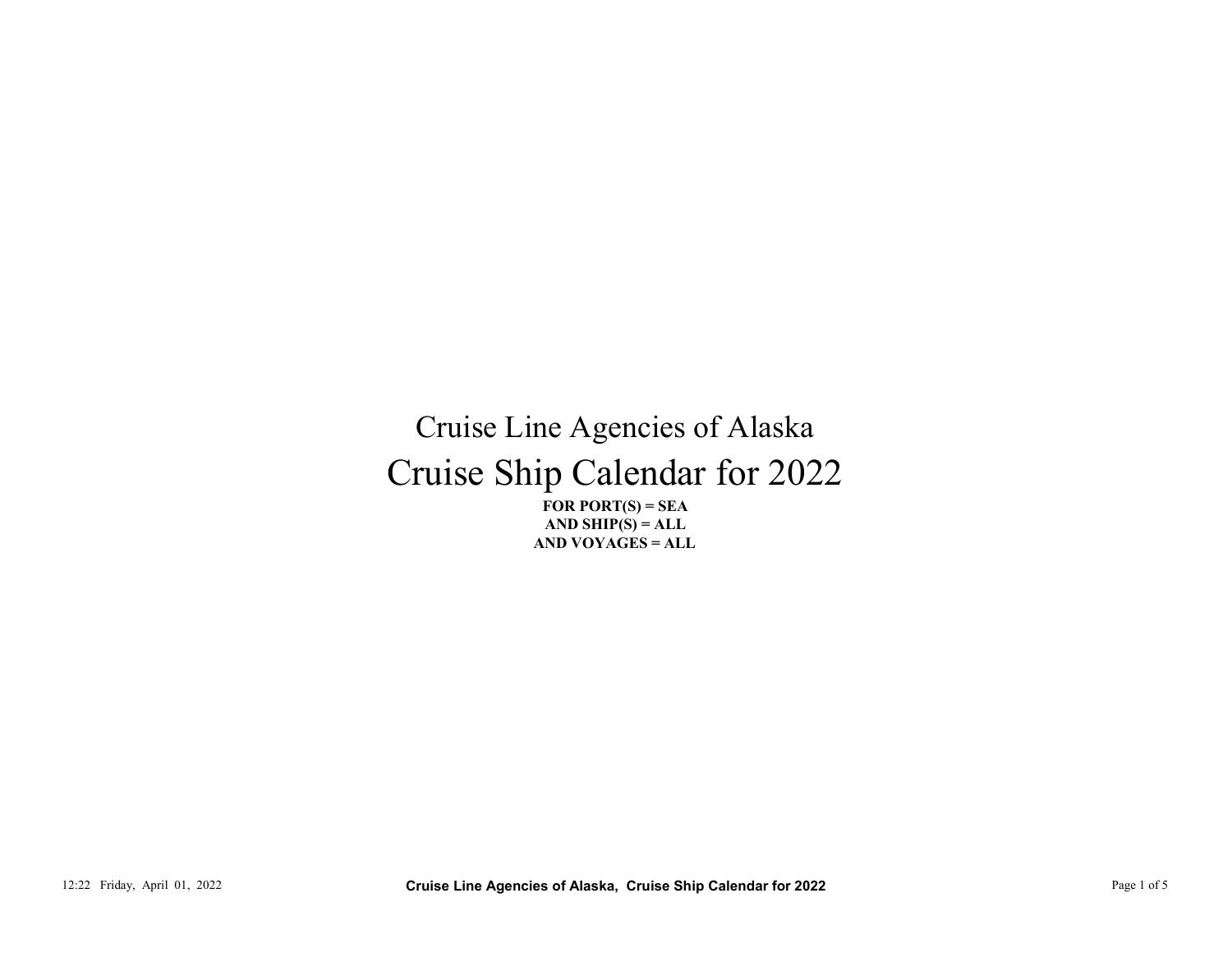| Wednesday, April 27<br>Friday, April 29<br>Monday, April 25<br>Tuesday, April 26<br>Thursday, April 28<br>Saturday, April 30<br>SEA NORWEGIAN JEWEL<br>SEA NORWEGIAN BLISS<br>$07:00 - 16:00$<br>$06:00 - 17:00$<br>SEA EURODAM<br>$07:00 - 16:00$<br>SEA NG SEA LION<br>$07:00 - 17:00$<br>Monday, May 2<br>Tuesday, May 3<br>Wednesday, May 4<br>Thursday, May 5<br>Friday, May 6<br>Saturday, May 7<br>SEA SOLSTICE<br>SEA NG QUEST<br>SEA CARNIVAL SPIRIT<br>SEA QUANTUM OF THE SEA $07:00$ - $16:00$<br><b>SEA NG SEA BIRD</b><br>SEA NORWEGIAN BLISS<br>$07:00 - 18:00$<br>$07:00 - 16:00$<br>$06:00 - 17:00$<br>$05:00 - 16:00$<br>$06:00 - 17:00$<br>$06:00 - 18:00$<br>SEA CARNIVAL SPLENDOR<br>SEA NORWEGIAN SUN<br>SEA EURODAM<br>$07:00 - 16:00$<br>$07:00 - 16:00$<br>$07:00 - 16:00$<br><b>SEA CROWN PRINCESS</b><br>$07:00 - 16:00$<br>Monday, May 9<br>Thursday, May 12<br>Friday, May 13<br>Tuesday, May 10<br>Wednesday, May 11<br>Saturday, May 14<br>SEA MILLENNIUM<br><b>SEA SOLSTICE</b><br>SEA NORWEGIAN BLISS<br>SEA QUANTUM OF THE SEA<br>SEA CARNIVAL SPIRIT<br>$07:00 - 16:00$<br>$11:00 - 21:00$<br>$06:00 - 16:00$<br>$06:00 - 17:00$<br>$06:00 - 17:00$<br>$07:00 - 16:00$<br>SEA EURODAM<br>SEA CARNIVAL SPLENDOR<br>SEA OVATION OF SEAS<br>$07:00 - 16:00$<br>$07:00 - 16:00$<br>$07:00 - 16:00$<br>$06:00 - 16:00$<br>SEA CROWN PRINCESS<br>SEA NORWEGIAN SUN<br>$07:00 - 16:00$<br>$07:00 - 16:00$<br>Monday, May 16<br>Thursday, May 19<br>Friday, May 20<br>Tuesday, May 17<br>Wednesday, May 18<br>Saturday, May 21<br>SEA QUANTUM OF THE SEA<br>SEA CARNIVAL SPLENDOR<br>SEA CARNIVAL SPIRIT<br>SEA NORWEGIAN SUN<br>SEA SOLSTICE<br>SEA NORWEGIAN BLISS<br>$06:00 - 17:00$<br>$07:00 - 16:00$<br>$07:00 - 16:00$<br>$07:00 - 16:00$<br>$07:00 - 16:00$<br>$06:00 - 16:00$<br>$06:00 - 17:00$<br>SEA CROWN PRINCESS<br>SEA OVATION OF SEAS<br>$07:00 - 16:00$<br>$06:00 - 16:00$<br>$07:00 - 16:00$<br>SEA EURODAM<br>$07:00 - 16:00$<br>Monday, May 23<br>Thursday, May 26<br>Saturday, May 28<br>Tuesday, May 24<br>Wednesday, May 25<br>Friday, May 27<br>SEA CARNIVAL SPIRIT<br>SEA CARNIVAL SPLENDOR<br>SEA OVATION OF SEAS<br>SEA NORWEGIAN BLISS<br>SEA QUANTUM OF THE SEA $07:00 - 16:00$<br>$07:00 - 16:00$<br>$06:00 - 17:00$<br>$07:00 - 16:00$<br>$06:00 - 16:00$<br>$06:00 - 17:00$<br>SEA SOLSTICE<br>SEA CROWN PRINCESS $07:00 - 16:00$<br>SEA NORWEGIAN SUN $07{:}00 \cdot 16{:}00$<br>$07:00 - 16:00$<br>$06:00 - 16:00$<br>SEA EURODAM<br>$07:00 - 16:00$<br>Monday, May 30<br>Tuesday, May 31<br>Wednesday, June 1<br>Thursday, June 2<br>Friday, June 3<br>Saturday, June 4<br>SEA QUANTUM OF THE SEA<br>SEA CARNIVAL SPIRIT $07{:}00 \cdot 16{:}00$<br>SEA SOLSTICE<br>SEA NORWEGIAN BLISS<br>SEA NORWEGIAN SUN<br>$07:00 - 16:00$<br>$06:00 - 16:00$<br>$06:00 - 17:00$<br>$07:00 - 16:00$<br>$06:00 - 17:00$<br>SEA OVATION OF SEAS<br>SEA CROWN PRINCESS<br>SEA CARNIVAL SPLENDOR<br>$07:00 - 16:00$<br>$07:00 - 16:00$<br>$07:00 - 16:00$<br>$06:00 - 16:00$<br>SEA REGATTA<br>SEA EURODAM<br>$06:00 - 18:00$<br>$07:00 - 16:00$<br>Friday, June 10<br>Monday, June 6<br>Tuesday, June 7<br>Wednesday, June 8<br>Thursday, June 9<br>Saturday, June 11<br>SEA QUANTUM OF THE SEA<br>SEA CARNIVAL SPLENDOR<br>SEA CARNIVAL SPIRIT<br>SEA OVATION OF SEAS<br>SEA NORWEGIAN BLISS<br>$06:00 - 17:00$<br>$07:00 - 16:00$<br>$07:00 - 16:00$<br>$07:00 - 16:00$<br>$06:00 - 16:00$<br>$06:00 - 17:00$<br>SEA EURODAM<br>SEA NORWEGIAN SUN<br><b>SEA SOLSTICE</b><br>$07:00 - 16:00$<br>$07:00 - 16:00$<br>$06:00 - 16:00$<br>$07:00 - 16:00$<br>SEA REGATTA<br>SEA CROWN PRINCESS<br>$06:00 - 18:00$<br>$07:00 - 16:00$<br>Wednesday, June 15<br>Thursday, June 16<br>Friday, June 17<br>Saturday, June 18<br>Monday, June 13<br>Tuesday, June 14<br><b>SEA</b> SOLSTICE<br>SEA CARNIVAL SPLENDOR | Sunday, April 17                                                                                      | Monday, April 18                       | Tuesday, April 19 | Wednesday, April 20               | Thursday, April 21                | Friday, April 22 | Saturday, April 23<br>SEA NORWEGIAN BLISS<br>$06:00 - 17:00$ |
|-------------------------------------------------------------------------------------------------------------------------------------------------------------------------------------------------------------------------------------------------------------------------------------------------------------------------------------------------------------------------------------------------------------------------------------------------------------------------------------------------------------------------------------------------------------------------------------------------------------------------------------------------------------------------------------------------------------------------------------------------------------------------------------------------------------------------------------------------------------------------------------------------------------------------------------------------------------------------------------------------------------------------------------------------------------------------------------------------------------------------------------------------------------------------------------------------------------------------------------------------------------------------------------------------------------------------------------------------------------------------------------------------------------------------------------------------------------------------------------------------------------------------------------------------------------------------------------------------------------------------------------------------------------------------------------------------------------------------------------------------------------------------------------------------------------------------------------------------------------------------------------------------------------------------------------------------------------------------------------------------------------------------------------------------------------------------------------------------------------------------------------------------------------------------------------------------------------------------------------------------------------------------------------------------------------------------------------------------------------------------------------------------------------------------------------------------------------------------------------------------------------------------------------------------------------------------------------------------------------------------------------------------------------------------------------------------------------------------------------------------------------------------------------------------------------------------------------------------------------------------------------------------------------------------------------------------------------------------------------------------------------------------------------------------------------------------------------------------------------------------------------------------------------------------------------------------------------------------------------------------------------------------------------------------------------------------------------------------------------------------------------------------------------------------------------------------------------------------------------------------------------------------------------------------------------------------------------------------------------------------------------------------------------------------------------------------------------------------------------------------------------------------------------------------------------------------------------------------------------|-------------------------------------------------------------------------------------------------------|----------------------------------------|-------------------|-----------------------------------|-----------------------------------|------------------|--------------------------------------------------------------|
|                                                                                                                                                                                                                                                                                                                                                                                                                                                                                                                                                                                                                                                                                                                                                                                                                                                                                                                                                                                                                                                                                                                                                                                                                                                                                                                                                                                                                                                                                                                                                                                                                                                                                                                                                                                                                                                                                                                                                                                                                                                                                                                                                                                                                                                                                                                                                                                                                                                                                                                                                                                                                                                                                                                                                                                                                                                                                                                                                                                                                                                                                                                                                                                                                                                                                                                                                                                                                                                                                                                                                                                                                                                                                                                                                                                                                                                             | Sunday, April 24                                                                                      |                                        |                   |                                   |                                   |                  |                                                              |
|                                                                                                                                                                                                                                                                                                                                                                                                                                                                                                                                                                                                                                                                                                                                                                                                                                                                                                                                                                                                                                                                                                                                                                                                                                                                                                                                                                                                                                                                                                                                                                                                                                                                                                                                                                                                                                                                                                                                                                                                                                                                                                                                                                                                                                                                                                                                                                                                                                                                                                                                                                                                                                                                                                                                                                                                                                                                                                                                                                                                                                                                                                                                                                                                                                                                                                                                                                                                                                                                                                                                                                                                                                                                                                                                                                                                                                                             | Sunday, May 1<br>SEA NG VENTURE                                                                       |                                        |                   |                                   |                                   |                  |                                                              |
|                                                                                                                                                                                                                                                                                                                                                                                                                                                                                                                                                                                                                                                                                                                                                                                                                                                                                                                                                                                                                                                                                                                                                                                                                                                                                                                                                                                                                                                                                                                                                                                                                                                                                                                                                                                                                                                                                                                                                                                                                                                                                                                                                                                                                                                                                                                                                                                                                                                                                                                                                                                                                                                                                                                                                                                                                                                                                                                                                                                                                                                                                                                                                                                                                                                                                                                                                                                                                                                                                                                                                                                                                                                                                                                                                                                                                                                             | Sunday, May 8<br>SEA NORWEGIAN ENCORE<br>SEA DISCOVERY PRINCESS                                       |                                        |                   |                                   |                                   |                  |                                                              |
|                                                                                                                                                                                                                                                                                                                                                                                                                                                                                                                                                                                                                                                                                                                                                                                                                                                                                                                                                                                                                                                                                                                                                                                                                                                                                                                                                                                                                                                                                                                                                                                                                                                                                                                                                                                                                                                                                                                                                                                                                                                                                                                                                                                                                                                                                                                                                                                                                                                                                                                                                                                                                                                                                                                                                                                                                                                                                                                                                                                                                                                                                                                                                                                                                                                                                                                                                                                                                                                                                                                                                                                                                                                                                                                                                                                                                                                             | Sunday, May 15<br>SEA NORWEGIAN ENCORE<br>SEA DISCOVERY PRINCESS                                      |                                        |                   |                                   |                                   |                  |                                                              |
|                                                                                                                                                                                                                                                                                                                                                                                                                                                                                                                                                                                                                                                                                                                                                                                                                                                                                                                                                                                                                                                                                                                                                                                                                                                                                                                                                                                                                                                                                                                                                                                                                                                                                                                                                                                                                                                                                                                                                                                                                                                                                                                                                                                                                                                                                                                                                                                                                                                                                                                                                                                                                                                                                                                                                                                                                                                                                                                                                                                                                                                                                                                                                                                                                                                                                                                                                                                                                                                                                                                                                                                                                                                                                                                                                                                                                                                             | Sunday, May 22<br>SEA NORWEGIAN ENCORE<br>SEA DISCOVERY PRINCESS                                      |                                        |                   |                                   |                                   |                  |                                                              |
|                                                                                                                                                                                                                                                                                                                                                                                                                                                                                                                                                                                                                                                                                                                                                                                                                                                                                                                                                                                                                                                                                                                                                                                                                                                                                                                                                                                                                                                                                                                                                                                                                                                                                                                                                                                                                                                                                                                                                                                                                                                                                                                                                                                                                                                                                                                                                                                                                                                                                                                                                                                                                                                                                                                                                                                                                                                                                                                                                                                                                                                                                                                                                                                                                                                                                                                                                                                                                                                                                                                                                                                                                                                                                                                                                                                                                                                             | Sunday, May 29<br>SEA NORWEGIAN ENCORE<br>SEA DISCOVERY PRINCESS                                      |                                        |                   |                                   |                                   |                  |                                                              |
|                                                                                                                                                                                                                                                                                                                                                                                                                                                                                                                                                                                                                                                                                                                                                                                                                                                                                                                                                                                                                                                                                                                                                                                                                                                                                                                                                                                                                                                                                                                                                                                                                                                                                                                                                                                                                                                                                                                                                                                                                                                                                                                                                                                                                                                                                                                                                                                                                                                                                                                                                                                                                                                                                                                                                                                                                                                                                                                                                                                                                                                                                                                                                                                                                                                                                                                                                                                                                                                                                                                                                                                                                                                                                                                                                                                                                                                             | Sunday, June 5<br>SEA NORWEGIAN ENCORE<br>SEA DISCOVERY PRINCESS                                      |                                        |                   |                                   |                                   |                  |                                                              |
| SEA OVATION OF SEAS<br>SEA CROWN PRINCESS $07:00$ - $16:00$<br>$07:00 - 16:00$<br>$06:00 - 16:00$<br>SEA REGATTA<br>SEA EURODAM<br>$07:00 - 16:00$<br>$06:00 - 17:00$<br>$07:00 - 16:00$                                                                                                                                                                                                                                                                                                                                                                                                                                                                                                                                                                                                                                                                                                                                                                                                                                                                                                                                                                                                                                                                                                                                                                                                                                                                                                                                                                                                                                                                                                                                                                                                                                                                                                                                                                                                                                                                                                                                                                                                                                                                                                                                                                                                                                                                                                                                                                                                                                                                                                                                                                                                                                                                                                                                                                                                                                                                                                                                                                                                                                                                                                                                                                                                                                                                                                                                                                                                                                                                                                                                                                                                                                                                    | Sunday, June 12<br>SEA NORWEGIAN ENCORE<br>$06:00 - 17:00$<br>SEA DISCOVERY PRINCESS<br>SEA WESTERDAM | SEA QUANTUM OF THE SEA $07:00 - 16:00$ | $07:00 - 16:00$   | SEA CARNIVAL SPIRIT 07:00 - 16:00 | SEA NORWEGIAN SUN $07:00 - 16:00$ | $06:00 - 16:00$  | SEA NORWEGIAN BLISS $06:00 - 17:00$                          |
| Cruise Line Agencies of Alaska, Cruise Ship Calendar for 2022<br>Page 2 of 5<br>12:22 Friday, April 01, 2022                                                                                                                                                                                                                                                                                                                                                                                                                                                                                                                                                                                                                                                                                                                                                                                                                                                                                                                                                                                                                                                                                                                                                                                                                                                                                                                                                                                                                                                                                                                                                                                                                                                                                                                                                                                                                                                                                                                                                                                                                                                                                                                                                                                                                                                                                                                                                                                                                                                                                                                                                                                                                                                                                                                                                                                                                                                                                                                                                                                                                                                                                                                                                                                                                                                                                                                                                                                                                                                                                                                                                                                                                                                                                                                                                |                                                                                                       |                                        |                   |                                   |                                   |                  |                                                              |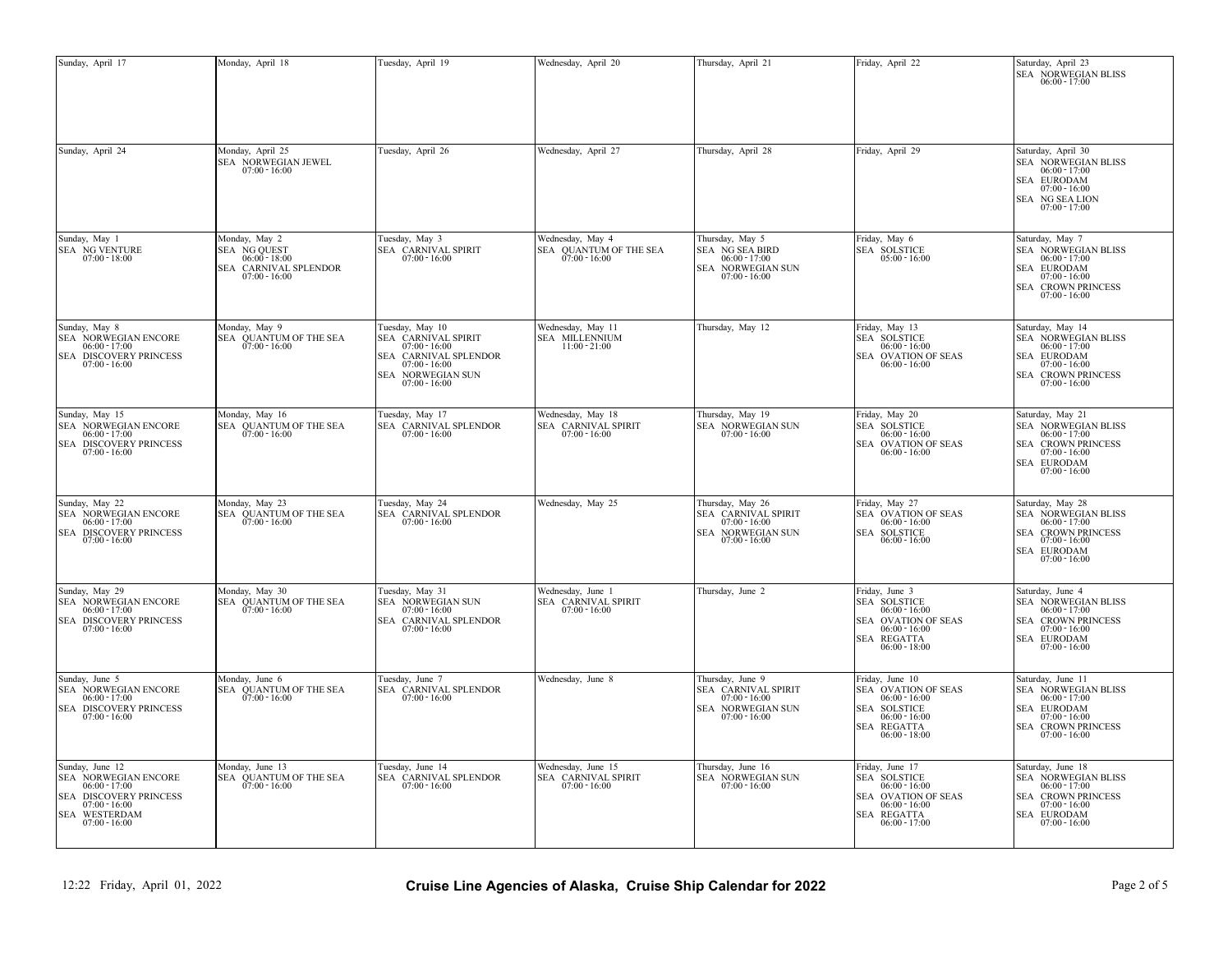| Sunday, June 26<br>Wednesday, June 29<br>Friday, July 1<br>Saturday, July 2<br>Monday, June 27<br>Tuesday, June 28<br>Thursday, June 30<br>SEA NORWEGIAN ENCORE<br>SEA REGATTA<br>SEA NORWEGIAN SPIRIT<br><b>SEA SOLSTICE</b><br>SEA CARNIVAL SPLENDOR<br>SEA NORWEGIAN SUN<br>SEA NORWEGIAN BLISS<br>$06:00 - 17:00$<br>$07:00 - 16:00$<br>$07:00 - 15:00$<br>$07:00 - 16:00$<br>$06:00 - 18:00$<br>$06:00 - 16:00$<br>$06:00 - 17:00$<br>SEA DISCOVERY PRINCESS<br>SEA QUANTUM OF THE SEA<br>SEA CARNIVAL SPIRIT<br>SEA OVATION OF SEAS<br>SEA CROWN PRINCESS<br>$07:00 - 16:00$<br>$07:00 - 16:00$<br>$07:00 - 16:00$<br>$07:00 - 16:00$<br>$06:00 - 16:00$<br><b>SEA EURODAM</b><br>SEA WESTERDAM<br>$07:00 - 16:00$<br>$07:00 - 16:00$<br>Monday, July 4<br>Thursday, July 7<br>Friday, July 8<br>Sunday, July 3<br>Tuesday, July 5<br>Wednesday, July 6<br>Saturday, July 9<br>SEA NORWEGIAN ENCORE<br>SEA NORWEGIAN SUN<br><b>SEA NORWEGIAN SPIRIT</b><br>SEA CARNIVAL SPIRIT<br>SEA OVATION OF SEAS<br>SEA QUANTUM OF THE SEA<br>SEA NORWEGIAN BLISS<br>$07:00 - 16:00$<br>$07:00 - 15:00$<br>$07:00 - 16:00$<br>$06:00 - 17:00$<br>$07:00 - 16:00$<br>$06:00 - 16:00$<br>$06:00 - 17:00$<br>SEA CARNIVAL SPLENDOR<br>SEA SOLSTICE<br><b>SEA CROWN PRINCESS</b><br><b>SEA DISCOVERY PRINCESS</b><br>$07:00 - 16:00$<br>$07:00 - 16:00$<br>$07:00 - 16:00$<br>$06:00 - 16:00$<br>SEA WESTERDAM<br>SEA EURODAM<br>SEA REGATTA<br>$07:00 - 16:00$<br>$07:00 - 16:00$<br>$06:00 - 17:00$<br>Sunday, July 10<br>Monday, July 11<br>Tuesday, July 12<br>Wednesday, July 13<br>Thursday, July 14<br>Friday, July 15<br>Saturday, July 16<br>SEA NORWEGIAN ENCORE<br>SEA CARNIVAL SPLENDOR<br>SEA NORWEGIAN SPIRIT<br>SEA NORWEGIAN SUN<br>SEA OVATION OF SEAS<br>SEA QUANTUM OF THE SEA<br>SEA NORWEGIAN BLISS<br>$06:00 - 17:00$<br>$07:00 - 16:00$<br>$07:00 - 16:00$<br>$07:00 - 15:00$<br>$07:00 - 16:00$<br>$06:00 - 16:00$<br>$06:00 - 17:00$<br>SEA DISCOVERY PRINCESS<br>SEA CARNIVAL SPIRIT<br>SEA SOLSTICE<br>SEA EURODAM<br>$07:00 - 16:00$<br>$07:00 - 16:00$<br>$06:00 - 16:00$<br>$07:00 - 16:00$<br><b>SEA CROWN PRINCESS</b><br>SEA WESTERDAM<br>SEA REGATTA<br>$07:00 - 16:00$<br>$06:00 - 17:00$<br>$07:00 - 16:00$<br>Sunday, July 17<br>Monday, July 18<br>Tuesday, July 19<br>Thursday, July 21<br>Friday, July 22<br>Wednesday, July 20<br>Saturday, July 23<br>SEA CARNIVAL SPLENDOR<br>SEA NORWEGIAN ENCORE<br>SEA NORWEGIAN SPIRIT<br>SEA CARNIVAL SPIRIT<br>SEA OVATION OF SEAS<br>SEA NORWEGIAN BLISS<br>$07:00 - 15:00$<br>$07:00 - 16:00$<br>$07:00 - 16:00$<br>$06:00 - 16:00$<br>$06:00 - 17:00$<br>$06:00 - 17:00$<br>SEA DISCOVERY PRINCESS<br>SEA QUANTUM OF THE SEA<br>SEA NORWEGIAN SUN<br>SEA SOLSTICE<br>SEA CROWN PRINCESS<br>$07:00 - 16:00$<br>$07:00 - 16:00$<br>$06:00 - 16:00$<br>$07:00 - 16:00$<br>$07:00 - 16:00$<br>SEA WESTERDAM<br>SEA REGATTA<br><b>SEA EURODAM</b><br>$07:00 - 16:00$<br>$07:00 - 16:00$<br>$06:00 - 17:00$<br>Monday, July 25<br>Sunday, July 24<br>Tuesday, July 26<br>Wednesday, July 27<br>Thursday, July 28<br>Friday, July 29<br>Saturday, July 30<br>SEA NORWEGIAN ENCORE<br>SEA QUANTUM OF THE SEA<br>SEA CARNIVAL SPLENDOR<br>SEA NORWEGIAN SPIRIT<br>SEA NORWEGIAN SUN<br>SEA SOLSTICE<br>SEA NORWEGIAN BLISS<br>$07:00 - 16:00$<br>$07:00 - 16:00$<br>$07:00 - 15:00$<br>$07:00 - 16:00$<br>$06:00 - 17:00$<br>$06:00 - 17:00$<br>$06:00 - 16:00$<br><b>SEA CROWN PRINCESS</b><br>SEA DISCOVERY PRINCESS<br>SEA CARNIVAL SPIRIT<br>SEA OVATION OF SEAS<br>$07:00 - 16:00$<br>$06:00 - 16:00$<br>$07:00 - 16:00$<br>$07:00 - 16:00$<br>SEA WESTERDAM<br><b>SEA EURODAM</b><br>$07:00 - 16:00$<br>$07:00 - 16:00$<br>Sunday, July 31<br>Monday, August 1<br>Tuesday, August 2<br>Wednesday, August 3<br>Thursday, August 4<br>Friday, August 5<br>Saturday, August 6<br>SEA NORWEGIAN ENCORE<br>SEA REGATTA<br>SEA CARNIVAL SPLENDOR<br>SEA CARNIVAL SPIRIT<br><b>SEA SOLSTICE</b><br>SEA NORWEGIAN BLISS<br>$06:00 - 17:00$<br>$06:00 - 17:00$<br>$07:00 - 16:00$<br>$07:00 - 16:00$<br>$06:00 - 16:00$<br>$06:00 - 17:00$<br>SEA DISCOVERY PRINCESS<br>SEA QUANTUM OF THE SEA<br>SEA NORWEGIAN SUN<br>SEA EURODAM<br>SEA OVATION OF SEAS<br>$07:00 - 16:00$<br>$07:00 - 16:00$<br>$07:00 - 16:00$<br>$06:00 - 16:00$<br>$07:00 - 16:00$<br>SEA WESTERDAM<br>SEA NORWEGIAN SPIRIT<br>SEA CROWN PRINCESS<br>$07:00 - 16:00$<br>$07:00 - 15:00$<br>$07:00 - 16:00$<br>Sunday, August 7<br>Friday, August 12<br>Monday, August 8<br>Tuesday, August 9<br>Wednesday, August 10<br>Thursday, August 11<br>Saturday, August 13<br>SEA NORWEGIAN ENCORE<br>SEA REGATTA<br><b>SEA CARNIVAL SPIRIT</b><br>SEA NORWEGIAN SUN<br>SEA SOLSTICE<br>SEA NORWEGIAN BLISS<br>SEA CARNIVAL SPLENDOR<br>$07:00 - 16:00$<br>$06:00 - 17:00$<br>$06:00 - 17:00$<br>$07:00 - 16:00$<br>$07:00 - 16:00$<br>$06:00 - 16:00$<br>$06:00 - 17:00$<br><b>SEA CROWN PRINCESS</b><br>SEA DISCOVERY PRINCESS<br>SEA QUANTUM OF THE SEA<br>SEA OVATION OF SEAS<br>$07:00 - 16:00$<br>$07:00 - 16:00$<br>$06:00 - 16:00$<br>$07:00 - 16:00$<br>SEA WESTERDAM<br><b>SEA EURODAM</b><br>$07:00 - 16:00$<br>$07:00 - 16:00$<br>Wednesday, August 17<br>Sunday, August 14<br>Friday, August 19<br>Saturday, August 20<br>Monday, August 15<br>Tuesday, August 16<br>Thursday, August 18<br>SEA NORWEGIAN ENCORE<br>SEA NORWEGIAN SPIRIT<br>SEA CARNIVAL SPLENDOR<br>SEA REGATTA<br>SEA SOLSTICE<br>SEA NORWEGIAN BLISS<br>$07:00 - 16:00$<br>$06:00 - 16:00$<br>$06:00 - 17:00$<br>$06:00 - 17:00$<br>$07:00 - 15:00$<br>$06:00 - 17:00$<br>SEA DISCOVERY PRINCESS<br>SEA QUANTUM OF THE SEA<br>SEA CARNIVAL SPIRIT<br>SEA OVATION OF SEAS<br>SEA CROWN PRINCESS | Sunday, June 19<br>SEA NORWEGIAN ENCORE<br>$06:00 - 17:00$<br>SEA DISCOVERY PRINCESS<br>$07:00 - 16:00$<br>SEA WESTERDAM<br>$07:00 - 16:00$ | Monday, June 20<br>SEA OUANTUM OF THE SEA<br>$07:00 - 16:00$ | Tuesday, June 21<br>SEA NORWEGIAN SUN<br>$07:00 - 16:00$<br>SEA CARNIVAL SPLENDOR<br>$07:00 - 16:00$ | Wednesday, June 22 | Thursday, June 23<br>SEA CARNIVAL SPIRIT<br>$07:00 - 16:00$ | Friday, June 24<br><b>SEA SOLSTICE</b><br>$06:00 - 16:00$<br>SEA OVATION OF SEAS<br>$06:00 - 16:00$ | Saturday, June 25<br>SEA NORWEGIAN BLISS<br>$06:00 - 17:00$<br><b>SEA EURODAM</b><br>$07:00 - 16:00$<br><b>SEA CROWN PRINCESS</b><br>$07:00 - 16:00$ |
|-------------------------------------------------------------------------------------------------------------------------------------------------------------------------------------------------------------------------------------------------------------------------------------------------------------------------------------------------------------------------------------------------------------------------------------------------------------------------------------------------------------------------------------------------------------------------------------------------------------------------------------------------------------------------------------------------------------------------------------------------------------------------------------------------------------------------------------------------------------------------------------------------------------------------------------------------------------------------------------------------------------------------------------------------------------------------------------------------------------------------------------------------------------------------------------------------------------------------------------------------------------------------------------------------------------------------------------------------------------------------------------------------------------------------------------------------------------------------------------------------------------------------------------------------------------------------------------------------------------------------------------------------------------------------------------------------------------------------------------------------------------------------------------------------------------------------------------------------------------------------------------------------------------------------------------------------------------------------------------------------------------------------------------------------------------------------------------------------------------------------------------------------------------------------------------------------------------------------------------------------------------------------------------------------------------------------------------------------------------------------------------------------------------------------------------------------------------------------------------------------------------------------------------------------------------------------------------------------------------------------------------------------------------------------------------------------------------------------------------------------------------------------------------------------------------------------------------------------------------------------------------------------------------------------------------------------------------------------------------------------------------------------------------------------------------------------------------------------------------------------------------------------------------------------------------------------------------------------------------------------------------------------------------------------------------------------------------------------------------------------------------------------------------------------------------------------------------------------------------------------------------------------------------------------------------------------------------------------------------------------------------------------------------------------------------------------------------------------------------------------------------------------------------------------------------------------------------------------------------------------------------------------------------------------------------------------------------------------------------------------------------------------------------------------------------------------------------------------------------------------------------------------------------------------------------------------------------------------------------------------------------------------------------------------------------------------------------------------------------------------------------------------------------------------------------------------------------------------------------------------------------------------------------------------------------------------------------------------------------------------------------------------------------------------------------------------------------------------------------------------------------------------------------------------------------------------------------------------------------------------------------------------------------------------------------------------------------------------------------------------------------------------------------------------------------------------------------------------------------------------------------------------------------------------------------------------------------------------------------------------------------------------------------------------------------------------------------------------------------------------------------------------------------------------------------------------------------------------------------------------------------------------------------------------------------------------------------------------------------------------------------------------------------------------------------------------------------|---------------------------------------------------------------------------------------------------------------------------------------------|--------------------------------------------------------------|------------------------------------------------------------------------------------------------------|--------------------|-------------------------------------------------------------|-----------------------------------------------------------------------------------------------------|------------------------------------------------------------------------------------------------------------------------------------------------------|
|                                                                                                                                                                                                                                                                                                                                                                                                                                                                                                                                                                                                                                                                                                                                                                                                                                                                                                                                                                                                                                                                                                                                                                                                                                                                                                                                                                                                                                                                                                                                                                                                                                                                                                                                                                                                                                                                                                                                                                                                                                                                                                                                                                                                                                                                                                                                                                                                                                                                                                                                                                                                                                                                                                                                                                                                                                                                                                                                                                                                                                                                                                                                                                                                                                                                                                                                                                                                                                                                                                                                                                                                                                                                                                                                                                                                                                                                                                                                                                                                                                                                                                                                                                                                                                                                                                                                                                                                                                                                                                                                                                                                                                                                                                                                                                                                                                                                                                                                                                                                                                                                                                                                                                                                                                                                                                                                                                                                                                                                                                                                                                                                                                                                                                             |                                                                                                                                             |                                                              |                                                                                                      |                    |                                                             |                                                                                                     |                                                                                                                                                      |
|                                                                                                                                                                                                                                                                                                                                                                                                                                                                                                                                                                                                                                                                                                                                                                                                                                                                                                                                                                                                                                                                                                                                                                                                                                                                                                                                                                                                                                                                                                                                                                                                                                                                                                                                                                                                                                                                                                                                                                                                                                                                                                                                                                                                                                                                                                                                                                                                                                                                                                                                                                                                                                                                                                                                                                                                                                                                                                                                                                                                                                                                                                                                                                                                                                                                                                                                                                                                                                                                                                                                                                                                                                                                                                                                                                                                                                                                                                                                                                                                                                                                                                                                                                                                                                                                                                                                                                                                                                                                                                                                                                                                                                                                                                                                                                                                                                                                                                                                                                                                                                                                                                                                                                                                                                                                                                                                                                                                                                                                                                                                                                                                                                                                                                             |                                                                                                                                             |                                                              |                                                                                                      |                    |                                                             |                                                                                                     |                                                                                                                                                      |
|                                                                                                                                                                                                                                                                                                                                                                                                                                                                                                                                                                                                                                                                                                                                                                                                                                                                                                                                                                                                                                                                                                                                                                                                                                                                                                                                                                                                                                                                                                                                                                                                                                                                                                                                                                                                                                                                                                                                                                                                                                                                                                                                                                                                                                                                                                                                                                                                                                                                                                                                                                                                                                                                                                                                                                                                                                                                                                                                                                                                                                                                                                                                                                                                                                                                                                                                                                                                                                                                                                                                                                                                                                                                                                                                                                                                                                                                                                                                                                                                                                                                                                                                                                                                                                                                                                                                                                                                                                                                                                                                                                                                                                                                                                                                                                                                                                                                                                                                                                                                                                                                                                                                                                                                                                                                                                                                                                                                                                                                                                                                                                                                                                                                                                             |                                                                                                                                             |                                                              |                                                                                                      |                    |                                                             |                                                                                                     |                                                                                                                                                      |
|                                                                                                                                                                                                                                                                                                                                                                                                                                                                                                                                                                                                                                                                                                                                                                                                                                                                                                                                                                                                                                                                                                                                                                                                                                                                                                                                                                                                                                                                                                                                                                                                                                                                                                                                                                                                                                                                                                                                                                                                                                                                                                                                                                                                                                                                                                                                                                                                                                                                                                                                                                                                                                                                                                                                                                                                                                                                                                                                                                                                                                                                                                                                                                                                                                                                                                                                                                                                                                                                                                                                                                                                                                                                                                                                                                                                                                                                                                                                                                                                                                                                                                                                                                                                                                                                                                                                                                                                                                                                                                                                                                                                                                                                                                                                                                                                                                                                                                                                                                                                                                                                                                                                                                                                                                                                                                                                                                                                                                                                                                                                                                                                                                                                                                             |                                                                                                                                             |                                                              |                                                                                                      |                    |                                                             |                                                                                                     |                                                                                                                                                      |
|                                                                                                                                                                                                                                                                                                                                                                                                                                                                                                                                                                                                                                                                                                                                                                                                                                                                                                                                                                                                                                                                                                                                                                                                                                                                                                                                                                                                                                                                                                                                                                                                                                                                                                                                                                                                                                                                                                                                                                                                                                                                                                                                                                                                                                                                                                                                                                                                                                                                                                                                                                                                                                                                                                                                                                                                                                                                                                                                                                                                                                                                                                                                                                                                                                                                                                                                                                                                                                                                                                                                                                                                                                                                                                                                                                                                                                                                                                                                                                                                                                                                                                                                                                                                                                                                                                                                                                                                                                                                                                                                                                                                                                                                                                                                                                                                                                                                                                                                                                                                                                                                                                                                                                                                                                                                                                                                                                                                                                                                                                                                                                                                                                                                                                             |                                                                                                                                             |                                                              |                                                                                                      |                    |                                                             |                                                                                                     |                                                                                                                                                      |
|                                                                                                                                                                                                                                                                                                                                                                                                                                                                                                                                                                                                                                                                                                                                                                                                                                                                                                                                                                                                                                                                                                                                                                                                                                                                                                                                                                                                                                                                                                                                                                                                                                                                                                                                                                                                                                                                                                                                                                                                                                                                                                                                                                                                                                                                                                                                                                                                                                                                                                                                                                                                                                                                                                                                                                                                                                                                                                                                                                                                                                                                                                                                                                                                                                                                                                                                                                                                                                                                                                                                                                                                                                                                                                                                                                                                                                                                                                                                                                                                                                                                                                                                                                                                                                                                                                                                                                                                                                                                                                                                                                                                                                                                                                                                                                                                                                                                                                                                                                                                                                                                                                                                                                                                                                                                                                                                                                                                                                                                                                                                                                                                                                                                                                             |                                                                                                                                             |                                                              |                                                                                                      |                    |                                                             |                                                                                                     |                                                                                                                                                      |
|                                                                                                                                                                                                                                                                                                                                                                                                                                                                                                                                                                                                                                                                                                                                                                                                                                                                                                                                                                                                                                                                                                                                                                                                                                                                                                                                                                                                                                                                                                                                                                                                                                                                                                                                                                                                                                                                                                                                                                                                                                                                                                                                                                                                                                                                                                                                                                                                                                                                                                                                                                                                                                                                                                                                                                                                                                                                                                                                                                                                                                                                                                                                                                                                                                                                                                                                                                                                                                                                                                                                                                                                                                                                                                                                                                                                                                                                                                                                                                                                                                                                                                                                                                                                                                                                                                                                                                                                                                                                                                                                                                                                                                                                                                                                                                                                                                                                                                                                                                                                                                                                                                                                                                                                                                                                                                                                                                                                                                                                                                                                                                                                                                                                                                             |                                                                                                                                             |                                                              |                                                                                                      |                    |                                                             |                                                                                                     |                                                                                                                                                      |
| SEA WESTERDAM<br>SEA NORWEGIAN SUN<br>SEA EURODAM<br>$07:00 - 16:00$<br>$07:00 - 16:00$<br>$07:00 - 16:00$                                                                                                                                                                                                                                                                                                                                                                                                                                                                                                                                                                                                                                                                                                                                                                                                                                                                                                                                                                                                                                                                                                                                                                                                                                                                                                                                                                                                                                                                                                                                                                                                                                                                                                                                                                                                                                                                                                                                                                                                                                                                                                                                                                                                                                                                                                                                                                                                                                                                                                                                                                                                                                                                                                                                                                                                                                                                                                                                                                                                                                                                                                                                                                                                                                                                                                                                                                                                                                                                                                                                                                                                                                                                                                                                                                                                                                                                                                                                                                                                                                                                                                                                                                                                                                                                                                                                                                                                                                                                                                                                                                                                                                                                                                                                                                                                                                                                                                                                                                                                                                                                                                                                                                                                                                                                                                                                                                                                                                                                                                                                                                                                  | $07:00 - 16:00$                                                                                                                             | $07:00 - 16:00$                                              |                                                                                                      |                    | $07:00 - 16:00$                                             | $06:00 - 16:00$                                                                                     | $07:00 - 16:00$                                                                                                                                      |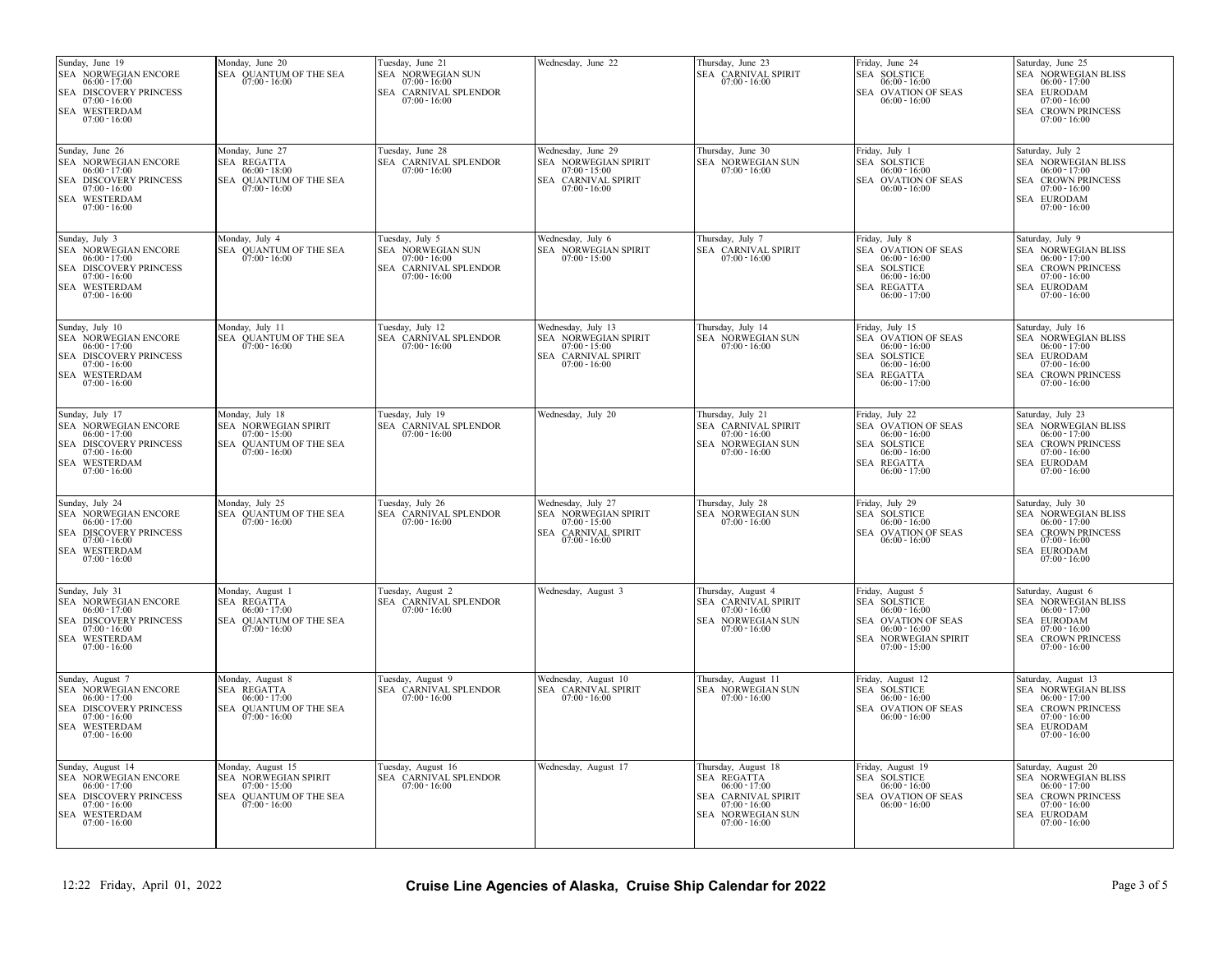| Sunday, August 28<br>Wednesday, August 31<br>Monday, August 29<br>Tuesday, August 30<br>Thursday, September 1<br>Friday, September 2<br>Saturday, September 3<br>SEA NORWEGIAN ENCORE<br>SEA CARNIVAL SPIRIT<br>SEA NORWEGIAN SUN<br>SEA OVATION OF SEAS<br>SEA NORWEGIAN BLISS<br>SEA QUANTUM OF THE SEA $07:00 - 16:00$<br>SEA CARNIVAL SPLENDOR<br>$07:00 - 16:00$<br>$07:00 - 16:00$<br>$07:00 - 16:00$<br>$06:00 - 17:00$<br>$06:00 - 16:00$<br>$06:00 - 17:00$<br>SEA DISCOVERY PRINCESS<br>SEA SOLSTICE<br>SEA EURODAM<br>$07:00 - 16:00$<br>$07:00 - 16:00$<br>$06:00 - 16:00$<br>SEA WESTERDAM<br>SEA NORWEGIAN SPIRIT<br>SEA CROWN PRINCESS<br>$07:00 - 16:00$<br>$07:00 - 15:00$<br>$07:00 - 16:00$<br>Saturday, September 10<br>Sunday, September 4<br>Monday, September 5<br>Tuesday, September 6<br>Wednesday, September 7<br>Thursday, September 8<br>Friday, September 9<br>SEA NORWEGIAN ENCORE<br>SEA QUANTUM OF THE SEA<br>SEA CARNIVAL SPIRIT<br>SEA OVATION OF SEAS<br>SEA NORWEGIAN BLISS<br>$07:00 - 16:00$<br>$06:00 - 17:00$<br>$06:00 - 17:00$<br>$07:00 - 16:00$<br>$06:00 - 16:00$<br>SEA DISCOVERY PRINCESS<br>SEA SOLSTICE<br>SEA EURODAM<br>SEA CARNIVAL SPLENDOR<br>$07:00 - 16:00$<br>$07:00 - 16:00$<br>$07:00 - 16:00$<br>$06:00 - 16:00$<br>SEA WESTERDAM<br>SEA NORWEGIAN SUN<br><b>SEA CROWN PRINCESS</b><br>$07:00 - 16:00$<br>$07:00 - 16:00$<br>$07:00 - 16:00$<br>Tuesday, September 13<br>Wednesday, September 14<br>Sunday, September 11<br>Monday, September 12<br>Thursday, September 15<br>Friday, September 16<br>Saturday, September 17<br>SEA NORWEGIAN ENCORE<br>SEA NORWEGIAN SPIRIT<br>SEA CARNIVAL SPIRIT<br>SEA NORWEGIAN SUN<br>SEA OVATION OF SEAS<br>SEA NORWEGIAN BLISS<br>$06:00 - 17:00$<br>$07:00 - 15:00$<br>$07:00 - 16:00$<br>$07:00 - 16:00$<br>$06:00 - 16:00$<br>$06:00 - 17:00$<br>SEA NG SEA LION<br>SEA EURODAM<br>SEA QUANTUM OF THE SEA<br>$06:30 - 18:00$<br>$07:00 - 16:00$<br>$07:00 - 16:00$<br>SEA DISCOVERY PRINCESS<br>SEA CROWN PRINCESS<br>$07:00 - 16:00$<br>$07:00 - 16:00$<br>SEA WESTERDAM<br>SEA NG QUEST<br>07:00 - 18:00<br>$07:00 - 16:00$<br>Tuesday, September 20<br>Wednesday, September 21<br>Thursday, September 22<br>Friday, September 23<br>Monday, September 19<br>Saturday, September 24<br>Sunday, September 18<br>SEA NORWEGIAN ENCORE<br><b>SEA NG SEA BIRD</b><br><b>SEA NORWEGIAN SPIRIT</b><br><b>SEA NORWEGIAN SUN</b><br>SEA OVATION OF SEAS<br>SEA NORWEGIAN BLISS<br>SEA QUANTUM OF THE SEA<br>$06:30 - 17:00$<br>$07:00 - 15:00$<br>$07:00 - 16:00$<br>$06:00 - 16:00$<br>$06:00 - 17:00$<br>$07:00 - 16:00$<br>$06:00 - 16:00$<br>SEA DISCOVERY PRINCESS<br>SEA CARNIVAL SPIRIT<br>SEA EURODAM<br>$07:00 - 16:00$<br>$07:00 - 16:00$<br>$07:00 - 18:00$<br>SEA WESTERDAM<br>$07:00 - 16:00$<br>Sunday, September 25<br>Monday, September 26<br>Tuesday, September 27<br>Wednesday, September 28<br>Thursday, September 29<br>Friday, September 30<br>Saturday, October 1<br>SEA NORWEGIAN ENCORE<br>SEA QUANTUM OF THE SEA<br>SEA NORWEGIAN SUN<br>SEA NORWEGIAN BLISS<br>$07:00 - 16:00$<br>$07:00 - 16:00$<br>$06:00 - 16:00$<br>$06:00 - 17:00$<br>SEA WESTERDAM<br>SEA EURODAM<br>$07:00 - 16:00$<br>$07:00 - 16:00$<br>SEA OVATION OF SEAS<br>$08:00 - 17:00$<br>Sunday, October 2<br>Monday, October 3<br>Tuesday, October 4<br>Wednesday, October 5<br>Thursday, October 6<br>Friday, October 7<br>Saturday, October 8<br>SEA NORWEGIAN ENCORE<br>SEA NORWEGIAN SUN<br>SEA NORWEGIAN BLISS<br>$06:00 - 16:00$<br>$07:00 - 16:00$<br>$06:00 - 16:00$<br>SEA WESTERDAM<br>SEA EURODAM<br>$07:00 - 16:00$<br>$07:00 - 16:00$<br>SEA NORWEGIAN SPIRIT<br>$07:00 - 17:00$<br>Sunday, October 9<br>Tuesday, October 11<br>Friday, October 14<br>Saturday, October 15<br>Monday, October 10<br>Wednesday, October 12<br>Thursday, October 13<br>SEA NORWEGIAN ENCORE<br>SEA NORWEGIAN SUN<br>SEA NORWEGIAN BLISS<br>$06:00 - 16:00$<br>$06:00 - 17:00$<br>$06:00 - 16:00$<br>SEA WESTERDAM<br>$07:00 - 16:00$<br>Sunday, October 16<br>Monday, October 17<br>Tuesday, October 18<br>Wednesday, October 19<br>Thursday, October 20<br>Friday, October 21<br>Saturday, October 22<br>SEA NORWEGIAN ENCORE $06:00 - 16:00$<br>SEA NORWEGIAN BLISS $06:00 - 16:00$ | SEA NORWEGIAN ENCORE<br>$06:00 - 17:00$<br>SEA DISCOVERY PRINCESS<br>$07:00 - 16:00$<br>SEA WESTERDAM<br>$07:00 - 16:00$ | Monday, August 22<br>SEA QUANTUM OF THE SEA<br>$07:00 - 16:00$ | Tuesday, August 23<br>SEA CARNIVAL SPLENDOR<br>$07:00 - 16:00$<br>SEA NORWEGIAN SUN<br>$07:00 - 16:00$ | Wednesday, August 24<br>SEA NORWEGIAN SPIRIT<br>$07:00 - 15:00$<br>SEA CARNIVAL SPIRIT<br>$07:00 - 16:00$ | Thursday, August 25 | Friday, August 26<br>SEA SOLSTICE<br>$06:00 - 16:00$<br>SEA OVATION OF SEAS<br>$06:00 - 16:00$ | Saturday, August 27<br>SEA NORWEGIAN BLISS<br>$06:00 - 17:00$<br>SEA EURODAM<br>$07:00 - 16:00$<br>SEA CROWN PRINCESS<br>$07:00 - 16:00$ |
|--------------------------------------------------------------------------------------------------------------------------------------------------------------------------------------------------------------------------------------------------------------------------------------------------------------------------------------------------------------------------------------------------------------------------------------------------------------------------------------------------------------------------------------------------------------------------------------------------------------------------------------------------------------------------------------------------------------------------------------------------------------------------------------------------------------------------------------------------------------------------------------------------------------------------------------------------------------------------------------------------------------------------------------------------------------------------------------------------------------------------------------------------------------------------------------------------------------------------------------------------------------------------------------------------------------------------------------------------------------------------------------------------------------------------------------------------------------------------------------------------------------------------------------------------------------------------------------------------------------------------------------------------------------------------------------------------------------------------------------------------------------------------------------------------------------------------------------------------------------------------------------------------------------------------------------------------------------------------------------------------------------------------------------------------------------------------------------------------------------------------------------------------------------------------------------------------------------------------------------------------------------------------------------------------------------------------------------------------------------------------------------------------------------------------------------------------------------------------------------------------------------------------------------------------------------------------------------------------------------------------------------------------------------------------------------------------------------------------------------------------------------------------------------------------------------------------------------------------------------------------------------------------------------------------------------------------------------------------------------------------------------------------------------------------------------------------------------------------------------------------------------------------------------------------------------------------------------------------------------------------------------------------------------------------------------------------------------------------------------------------------------------------------------------------------------------------------------------------------------------------------------------------------------------------------------------------------------------------------------------------------------------------------------------------------------------------------------------------------------------------------------------------------------------------------------------------------------------------------------------------------------------------------------------------------------------------------------------------------------------------------------------------------------------------------------------------------------------------------------------------------------------------------------------------------------------------------------------------------------------------------------------------------|--------------------------------------------------------------------------------------------------------------------------|----------------------------------------------------------------|--------------------------------------------------------------------------------------------------------|-----------------------------------------------------------------------------------------------------------|---------------------|------------------------------------------------------------------------------------------------|------------------------------------------------------------------------------------------------------------------------------------------|
|                                                                                                                                                                                                                                                                                                                                                                                                                                                                                                                                                                                                                                                                                                                                                                                                                                                                                                                                                                                                                                                                                                                                                                                                                                                                                                                                                                                                                                                                                                                                                                                                                                                                                                                                                                                                                                                                                                                                                                                                                                                                                                                                                                                                                                                                                                                                                                                                                                                                                                                                                                                                                                                                                                                                                                                                                                                                                                                                                                                                                                                                                                                                                                                                                                                                                                                                                                                                                                                                                                                                                                                                                                                                                                                                                                                                                                                                                                                                                                                                                                                                                                                                                                                                                                                                                |                                                                                                                          |                                                                |                                                                                                        |                                                                                                           |                     |                                                                                                |                                                                                                                                          |
|                                                                                                                                                                                                                                                                                                                                                                                                                                                                                                                                                                                                                                                                                                                                                                                                                                                                                                                                                                                                                                                                                                                                                                                                                                                                                                                                                                                                                                                                                                                                                                                                                                                                                                                                                                                                                                                                                                                                                                                                                                                                                                                                                                                                                                                                                                                                                                                                                                                                                                                                                                                                                                                                                                                                                                                                                                                                                                                                                                                                                                                                                                                                                                                                                                                                                                                                                                                                                                                                                                                                                                                                                                                                                                                                                                                                                                                                                                                                                                                                                                                                                                                                                                                                                                                                                |                                                                                                                          |                                                                |                                                                                                        |                                                                                                           |                     |                                                                                                |                                                                                                                                          |
|                                                                                                                                                                                                                                                                                                                                                                                                                                                                                                                                                                                                                                                                                                                                                                                                                                                                                                                                                                                                                                                                                                                                                                                                                                                                                                                                                                                                                                                                                                                                                                                                                                                                                                                                                                                                                                                                                                                                                                                                                                                                                                                                                                                                                                                                                                                                                                                                                                                                                                                                                                                                                                                                                                                                                                                                                                                                                                                                                                                                                                                                                                                                                                                                                                                                                                                                                                                                                                                                                                                                                                                                                                                                                                                                                                                                                                                                                                                                                                                                                                                                                                                                                                                                                                                                                |                                                                                                                          |                                                                |                                                                                                        |                                                                                                           |                     |                                                                                                |                                                                                                                                          |
|                                                                                                                                                                                                                                                                                                                                                                                                                                                                                                                                                                                                                                                                                                                                                                                                                                                                                                                                                                                                                                                                                                                                                                                                                                                                                                                                                                                                                                                                                                                                                                                                                                                                                                                                                                                                                                                                                                                                                                                                                                                                                                                                                                                                                                                                                                                                                                                                                                                                                                                                                                                                                                                                                                                                                                                                                                                                                                                                                                                                                                                                                                                                                                                                                                                                                                                                                                                                                                                                                                                                                                                                                                                                                                                                                                                                                                                                                                                                                                                                                                                                                                                                                                                                                                                                                |                                                                                                                          |                                                                |                                                                                                        |                                                                                                           |                     |                                                                                                |                                                                                                                                          |
|                                                                                                                                                                                                                                                                                                                                                                                                                                                                                                                                                                                                                                                                                                                                                                                                                                                                                                                                                                                                                                                                                                                                                                                                                                                                                                                                                                                                                                                                                                                                                                                                                                                                                                                                                                                                                                                                                                                                                                                                                                                                                                                                                                                                                                                                                                                                                                                                                                                                                                                                                                                                                                                                                                                                                                                                                                                                                                                                                                                                                                                                                                                                                                                                                                                                                                                                                                                                                                                                                                                                                                                                                                                                                                                                                                                                                                                                                                                                                                                                                                                                                                                                                                                                                                                                                |                                                                                                                          |                                                                |                                                                                                        |                                                                                                           |                     |                                                                                                |                                                                                                                                          |
|                                                                                                                                                                                                                                                                                                                                                                                                                                                                                                                                                                                                                                                                                                                                                                                                                                                                                                                                                                                                                                                                                                                                                                                                                                                                                                                                                                                                                                                                                                                                                                                                                                                                                                                                                                                                                                                                                                                                                                                                                                                                                                                                                                                                                                                                                                                                                                                                                                                                                                                                                                                                                                                                                                                                                                                                                                                                                                                                                                                                                                                                                                                                                                                                                                                                                                                                                                                                                                                                                                                                                                                                                                                                                                                                                                                                                                                                                                                                                                                                                                                                                                                                                                                                                                                                                |                                                                                                                          |                                                                |                                                                                                        |                                                                                                           |                     |                                                                                                |                                                                                                                                          |
|                                                                                                                                                                                                                                                                                                                                                                                                                                                                                                                                                                                                                                                                                                                                                                                                                                                                                                                                                                                                                                                                                                                                                                                                                                                                                                                                                                                                                                                                                                                                                                                                                                                                                                                                                                                                                                                                                                                                                                                                                                                                                                                                                                                                                                                                                                                                                                                                                                                                                                                                                                                                                                                                                                                                                                                                                                                                                                                                                                                                                                                                                                                                                                                                                                                                                                                                                                                                                                                                                                                                                                                                                                                                                                                                                                                                                                                                                                                                                                                                                                                                                                                                                                                                                                                                                |                                                                                                                          |                                                                |                                                                                                        |                                                                                                           |                     |                                                                                                |                                                                                                                                          |
|                                                                                                                                                                                                                                                                                                                                                                                                                                                                                                                                                                                                                                                                                                                                                                                                                                                                                                                                                                                                                                                                                                                                                                                                                                                                                                                                                                                                                                                                                                                                                                                                                                                                                                                                                                                                                                                                                                                                                                                                                                                                                                                                                                                                                                                                                                                                                                                                                                                                                                                                                                                                                                                                                                                                                                                                                                                                                                                                                                                                                                                                                                                                                                                                                                                                                                                                                                                                                                                                                                                                                                                                                                                                                                                                                                                                                                                                                                                                                                                                                                                                                                                                                                                                                                                                                |                                                                                                                          |                                                                |                                                                                                        |                                                                                                           |                     |                                                                                                |                                                                                                                                          |